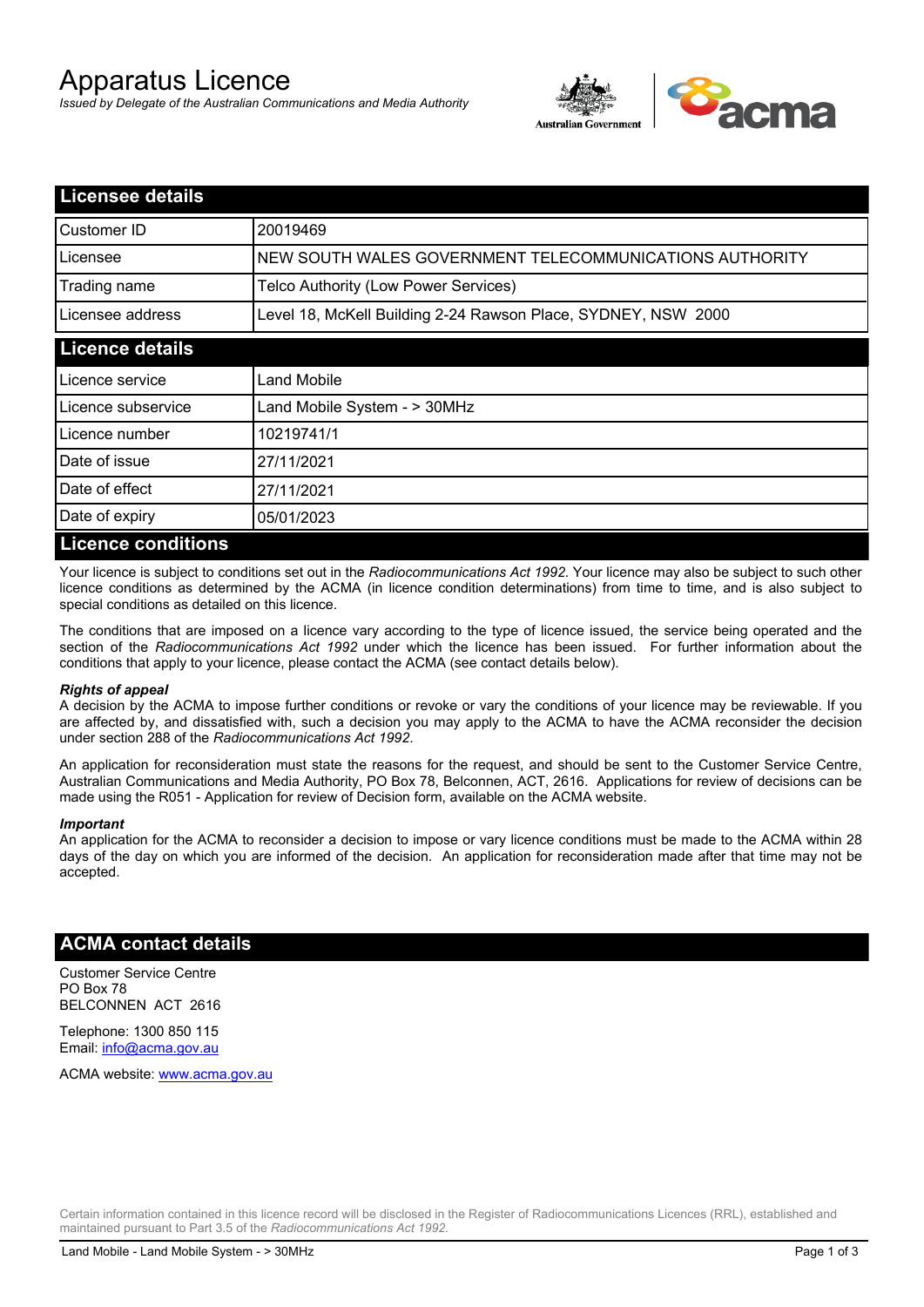## **Special Conditions applying to licence no.: 10219741/1**

This licence limits the operation of the service to within the premises at the location specified on the licence. Use of the service outside these boundaries is not permitted.

The level of power in the adjacent channel must not exceed -16dBm.

The level of all discreet spurious components, measured at the output of the transmitter, must not exceed -30dBm.

## **Advisory Notes applying to licence no.: 10219741/1**

Conditions applicable to the operation of Land Mobile System station(s) authorised under this licence can be found in the Radiocommunications Licence Conditions (Apparatus Licence) Determination and the Radiocommunications Licence Conditions (Land Mobile Licence) Determination. Copies of these determinations are available from the ACMA and from the ACMA home page (www.acma.gov.au).